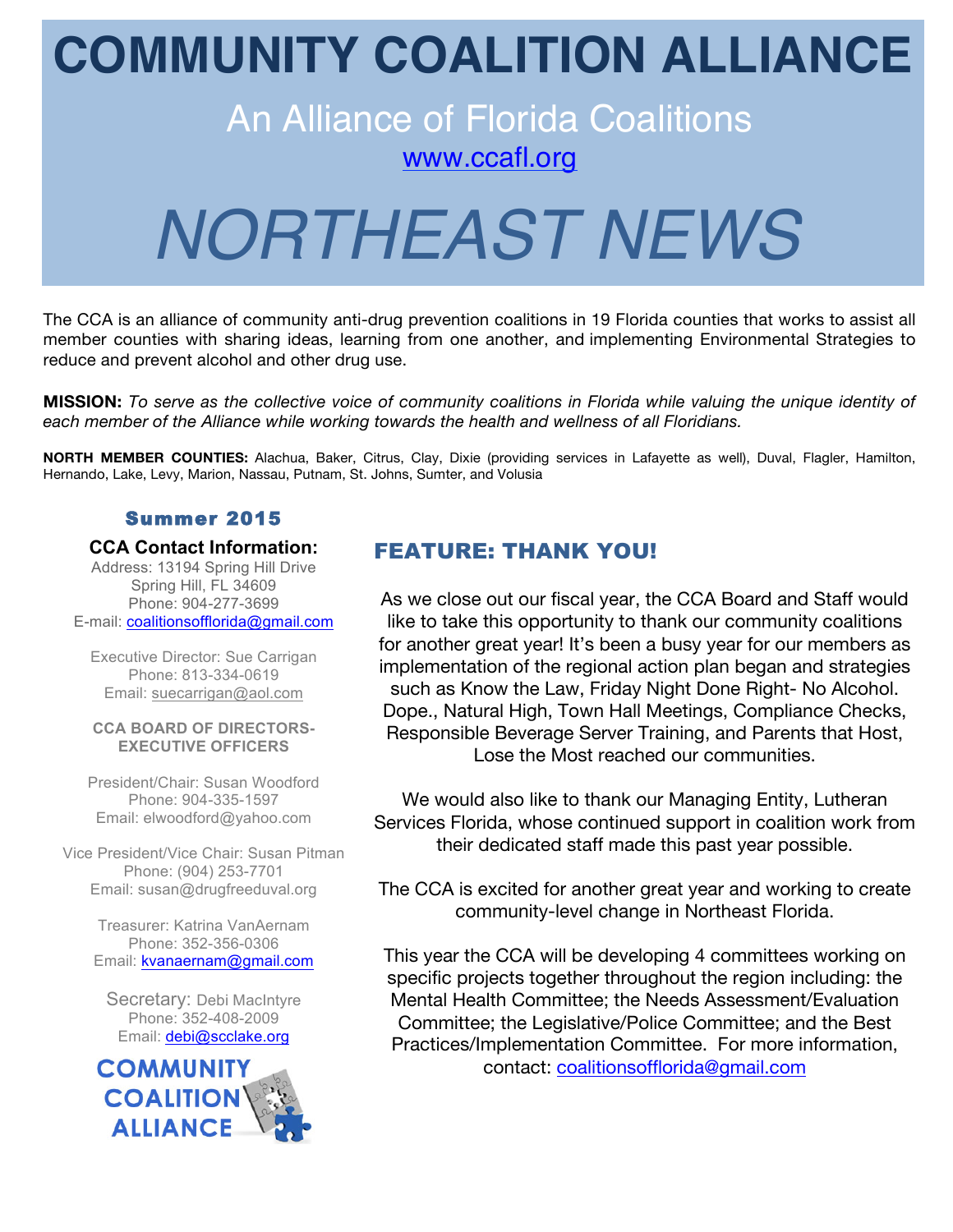# UPDATES FROM THE NORTHEAST COALITIONS

# **Alachua County Health Promotion and Wellness Coalition- Alachua County**

**CONTACT:** Danielle Tolson, Coalition Coordinator at danielle\_tolson@cdsfl.org

**ONLINE: Facebook:** http://on.fb.me/OLtJZY **Twitter:** http://twitter.com/HPWCoalitio

#### *KNOW THE LAW UPDATE*

Throughout the 2014 2015 fiscal year, the Alachua County Health Promotion and Wellness Coalition has been very busy implementing strategies from the CCA Action Plan. One major success from our implementation this year has been with the Know the Law program. Since being trained as trainers in the fall of 2014, HPW staff has trained the Alachua County Sheriff's Office Deputies, the Gainesville Police Department officers, Alachua Department of Juvenile Justice Juvenile Probation Officers, and HPW coalition members, for a total of over 50 new trainers prepared to offer the program throughout Alachua County. Through their efforts as trainers, over 500 middle and high school students have received the program, as well as been pre-tested and post-tested. Of those students, 87 out of 181 middle school students showed improvement and 91 out of 311 high school students showed improvement. We look forward to continuing this program in Alachua County middle and high schools in the 2015-2016 school year.

#### **Baker Prevention Coalition, Inc.- Baker County**

**CONTACT: Cheryl Pingel, Board Chair at** cherylpingel@gmail.com **ONLINE: Facebook:** https://www.facebook.com/BakerPCI

#### *PARENTS WHO HOST, LOSE THE MOST UPDATE*

BPCI was able to present "Parents Who Host Lose The Most" at two different events in the past few months. The first event was on March 16th at the local school board meeting. This particular school board meeting was chosen since it also serves as a school youth awards ceremony, which resulted in a large number of parents and guardians in attendance. The BPCI had worked thoroughly over the past few months with the Youth Coalition members to prepare for the presentation which included a skit conducted by several of the youth to exhibit the dangers of underage drinking and their parent's consequences. The attendees also received pledge cards to sign acknowledging the serious and life-long repercussions that comes with underage drinking. The Youth Coalition did an amazing job and their hard work paid off. We had twenty parents sign pledge cards! BPCI was also able to give out Parents Who Host information at "Movie in the Park" on April 3rd. During that event we had 11 parents sign pledge cards!



#### **Anti Drug Coalition of Citrus County- Citrus County**

**CONTACT:** Mary Lee Cubbison, at mlcubbison@antidrugcitrus.com

**ONLINE:** http://www.substancefreecitrus.org/

#### *FRIDAY NIGHT DONE RIGHT AND PARENTS THAT HOST UPDATES*

Friday Night Done Right is alive and well in Citrus County. Since our big March kick-off at the Citrus County Mall involving hundreds of teens, an implementation committee, headed by Victoria Thorpe, a College of Florida student, has been established by the board to guide activities. A small group of young adults and teens have agreed to meet regularly to plan activities each month.

Since the big mall event, Manatee Lanes in Crystal River hosted a Friday Night Done Right Vertiglo Bowl Night on May 1, 2015 offering a reduced rate if 50 or more teens showed up. On June 5, the committee hosted a Volley Ball at Liberty Park, attracting another group of teens. **The next event, glow in the dark capture the flag, is this Friday, July 3rd, at Whispering Pines Park in Inverness.**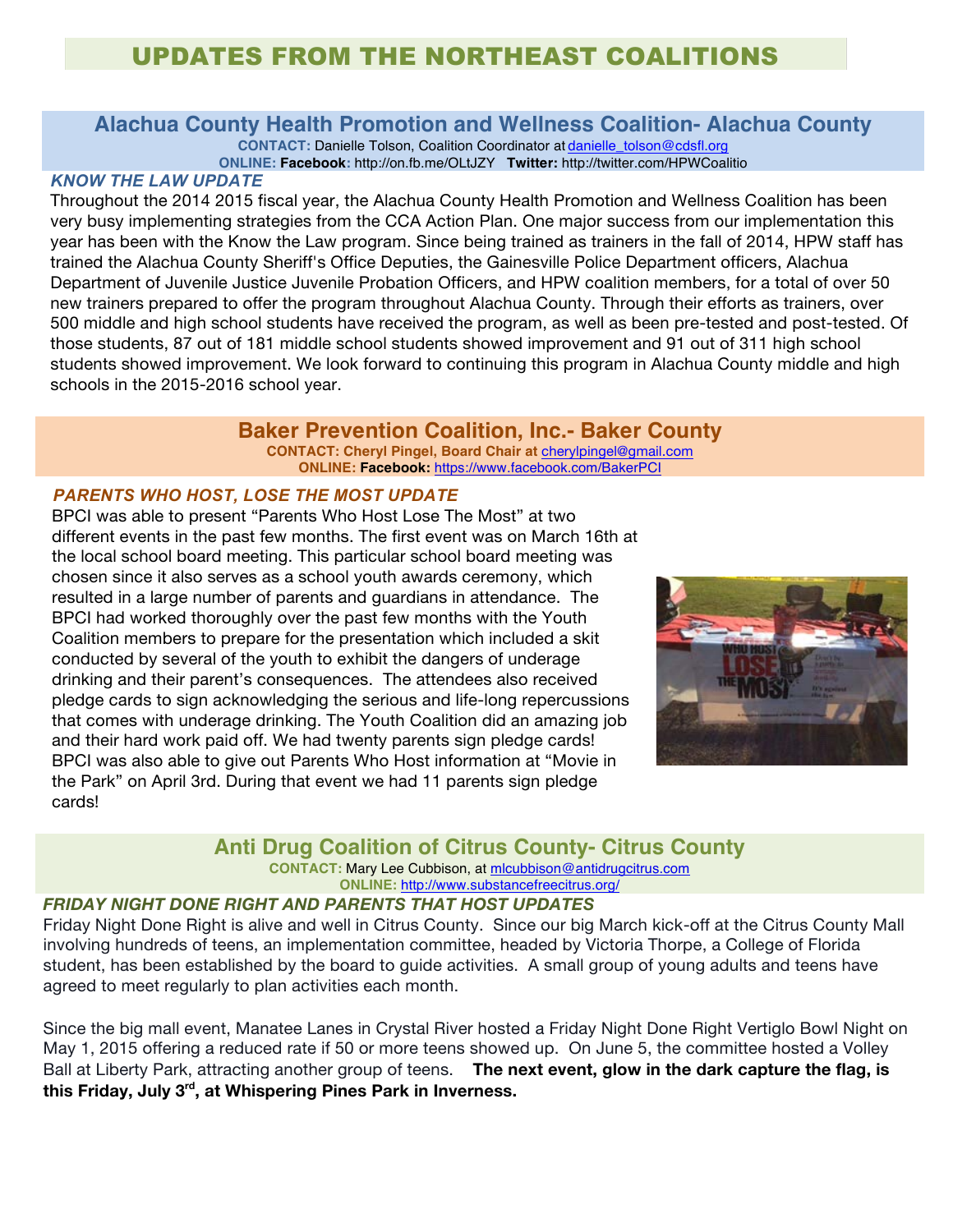Plans are underway for events on the First Friday each month. In many communities, this is a night for adult events serving alcohol, but in our community we want to embrace youth activities supporting our youth in stay8ing safe and drug free/

We also partnered with the CCSO to promote Parents **Who Host, Lose the Most.** Board members, Det. John Novy with the CCSO and Aileen David, with Eckerd, developed a short video that was then posted to both the ADC and CCSO Facebook Pages. To date there have been 3,500 views. Just search Anti-Drug Coalition of Citrus County on Facebook to check out the video or click here:

https://video-mia1-1.xx.fbcdn.net/hvideo-xap1/v/t42.1790- 2/11224948\_866364880085982\_701826901\_n.mp4?efg=eyJybHIiOjcyMCwi cmxhIjo1MTJ9&rl=720&vabr=400&oh=82467c2b723ffcc4b6ce8af961fa6f64 &oe=55946F49



#### **Clay Action Coalition- Clay County**

**CONTACT:** Stephanie Geoghagan, Project Coordinator at Stephanie.geoghagan@ccbhc.org

**ONLINE:** http://www.clayactioncoalition.org/ or https://www.facebook.com/pages/Clay-Action-Coalition/385205754890264

#### *CLAY ACTION COALITION PARTICIPATES IN STUDENT HEALTH FAIR AT MIDDLEBURG HIGH SCHOOL TO INTRODUCE FRIDAY NIGHT DONE RIGHT CAMPAIGN TO STUDENTS*

On Friday, May 15, 2015 CAC participated in a Student Health Fair at Middleburg High School. This event is held each year at an alternating high school to introduce healthy lifestyles choices to students in grades 9-12. CAC has participated in this event since its inception in 2012. This year we used the event to introduce the Friday Night Done Right campaign to MHS students by handing out materials and talking with students about the campaign concept. We were not permitted to survey the students during the event but were able to talk with students to gauge their understanding of the campaign. Most students understood and approved of the campaign message. Based on feedback from event coordinators, we estimate that we reached at least 400 students during our time at the event.

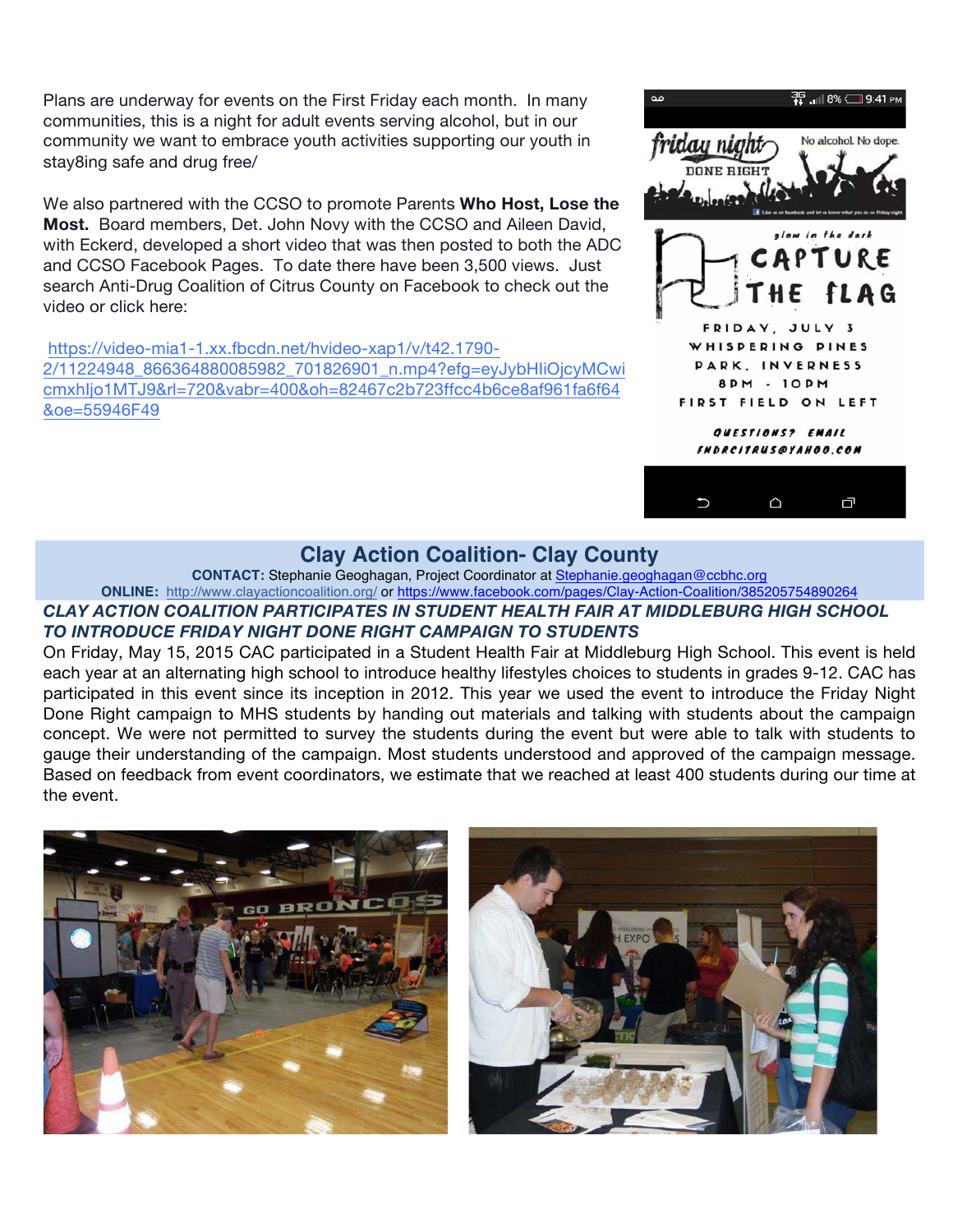# **Dixie County Anti Drug Coalition- Dixie County**

**CONTACT:** Katrina VanAernam, Coalition Director at kvanaernam@gmail.com

**ONLINE:** https://www.facebook.com/pages/Dixie-County-Anti-Drug-Coalition/140135282730666

#### *DCADC PARTNERS WITH LOCAL SCHOOLS*

As the 2014-15 school year comes to a close, the Dixie County Anti-Drug Coalition celebrates a great year with Dixie County Schools, our partners in prevention! Our local community partnerships this year have allowed us to make great strides in the area of prevention!

Superintendent of Schools Mark Rains believes this partnership is key to the success of our youth:

*"Dixie District School's students and staff have benefitted tremendously by our relationship with the Dixie County Anti-Drug Coalition. The program has changed many lives for the better and I hope our relationship is strong for many years to come."*

Raquel Vanosdol, Assistant Administrator for Dixie Learning Academy also credits the partnership with the Coalition as a great benefit for her students:

"*As a long term staff member I know how important it is to our students to be included in community support programs. The coalition helped to bring important awareness as well as a sense of self and self-worth to our DCLA students. Our staff and students are looking forward to our continued collaborations to ensure that Dixie's children are given every opportunity to achieve success that will last a lifetime."* 

Here are just a few highlights of DCADC's partnership with our Dixie Schools this year:

- Know the Law- 400 students reached in 3 Dixie Schools: DCHS, RRMS and DCLA
- Reality Tour-40 participants
- DCHS SWAT Twilight Run Partner
- April Alcohol Awareness Poster Contest: (RRMS, DCHS & DCLA: 48 entries)
- Quarterly Newsletters to students: DCHS, RRMS, OTES, AES, DCLA & Dixie Cub House (2,200 students)
- Mental Health First Aid Class
- Hee Haw Program sponsor
- Homecoming Game: Synthetic Drug Survey & Gator Ticket Giveaway

To our Dixie School Partners, DCADC would like to say:

#### "**THANK YOU for doing your part for a drug-free Dixie!"**

#### **Drug Free Duval (Safe and Healthy Duval Coalition)- Duval County**

**CONTACT:** Susan Pitman, Project Director at susan@dfdjax.org **ONLINE:** www.drugfreeduval.org or Facebook: www.facebook.com/drugfreeduval

Twitter: @drugfreeduval or LinkedIn: http://linkd.in/1g17mtY

#### *JAX NATURAL HIGH- PRESENTED BY YOUTH. FOR YOUTH*

By: Melanie Bright

On April 10, 2015, approximately 1,200 youth filed into the seats at Parkwood Baptist Church to learn about their Natural High in an innovative and unconventional way. Rather than sitting in a classroom and educating students in small groups, we took advantage of a partnership with Youth Quake Live and reached a massive number of kids at once.

Youth Quake Live is a local organization that hosts eight, SNL style, skit shows a year. Each show focuses on a topic that our youth grapple with, and the Natural High show addressed drugs and alcohol. All of the work presented is original…completely written, costumed, staged and performed by the youth.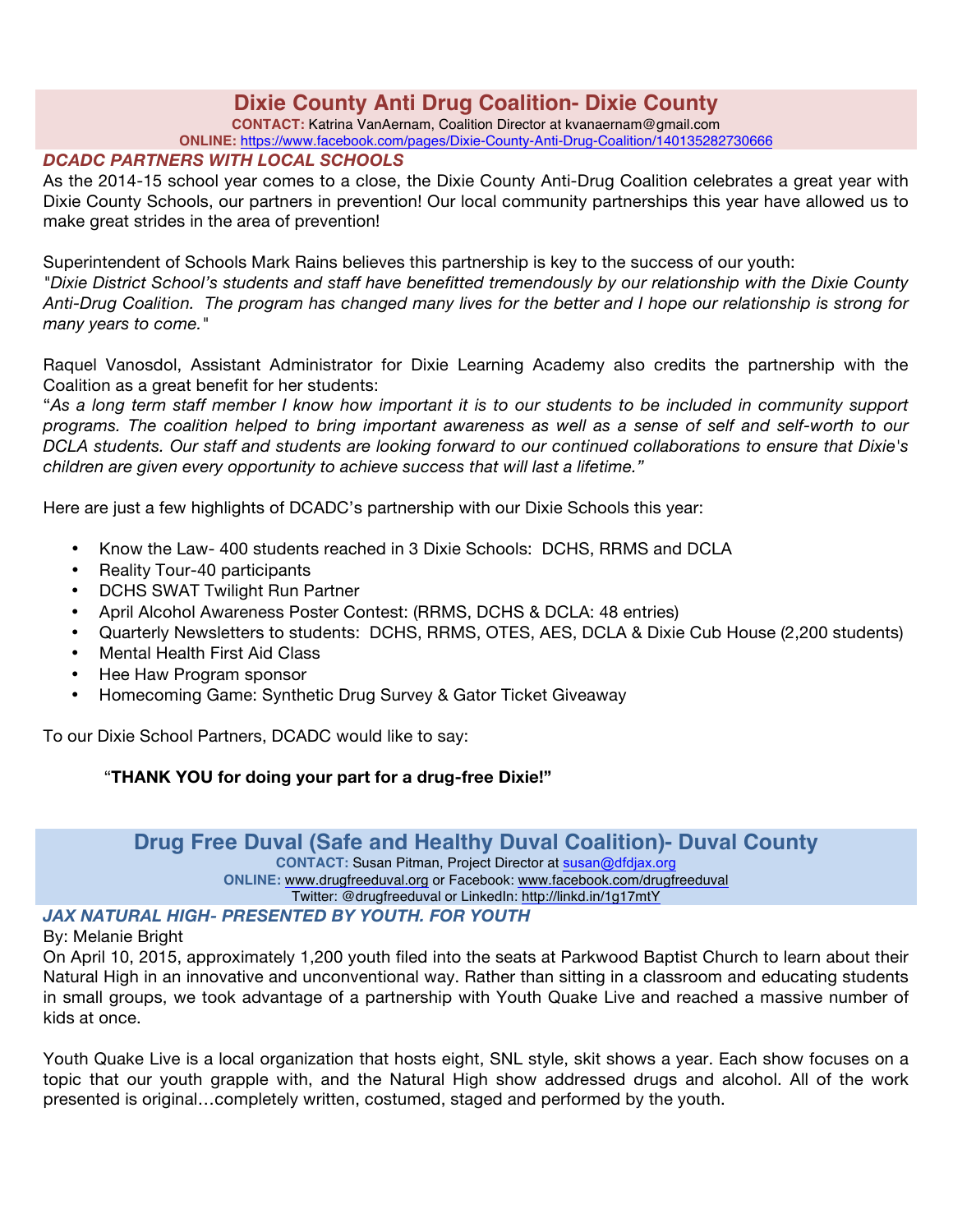After planning, the Youth Quake Live team encapsulated the Natural High message into a full-length stage show, titled "Alternate Endings." The students were presented with several real-life type skits…starting with light and humorous, and moving into challenging and tough. With every skit, alternate endings were provided…and choosing your natural high was offered as an alternative to risk behaviors. During the show, DFD was offered the opportunity to talk about Natural High, and the freedom that choosing NH represents. There were numerous volunteers who delivered Natural High curriculum to designated Youth Leaders at a strategic time during the performance.

To follow up on this tremendous opportunity and partnership, Youth Quake Live provided Drug Free Duval with the data base of 48 youth leaders and youth groups in our city. The event served as a launching pad for DFD to swarm the city of Jacksonville with Natural High training, events, social media…and positive re-enforcement to get our youth excited about embracing their Natural High!



#### **Focus on Flagler Coalition- Flagler County**

#### **CONTACT:** Debbie Neuman at debbieneuman56@gmail.com **ONLINE:** http://www.focusonflagler.org/

*HUD'S NATIONAL FATHER'S DAY CELEBRATION IS BEING RECOGNIZED LOCALLY IN FLAGLER COUNTY* In March 2015, Focus on Flagler Youth Coalition was requested to join with the Flagler County Housing Authority and the G.W. Carver Community Center located in the Bunnell to plan and implement a local celebration of HUD's National Father's Day. HUD's National Father's Day is a project designed to strengthen and empower families and honor fathers and individuals serving in the capacity of fathers and their children.

At the March 2015 meeting of the Focus on Flagler Youth Coalition Board of Directors, a new implementation strategy was proposed for the agency to have a presence at the local neighborhood events in the diverse geographic areas of the larger Flagler County community enabling Focus on Flagler Youth Coalition to assure wider distribution of prevention information and to better recruit Coalition membership from all of Flagler County. The invitation to plan and participate in HUD's National Father's Day was indeed timely and has provided an exciting opportunity to form new partnerships.

The initial planning effort began with only four agencies and has grown to include representation from the Bunnell Police Department, the Flagler County Sheriff's Department, Flagler County Health Department, Police Athletic League, the faith based community, Flagler Extension Services, Stewart- Marshman ACT, and others.

Focus on Flagler Youth Coalition has elected to highlight two of our strategies "Parents Who Host Lose the Most" and "Friday Night Done Right", in addition to sponsoring a "putting contest" for the adults and their children.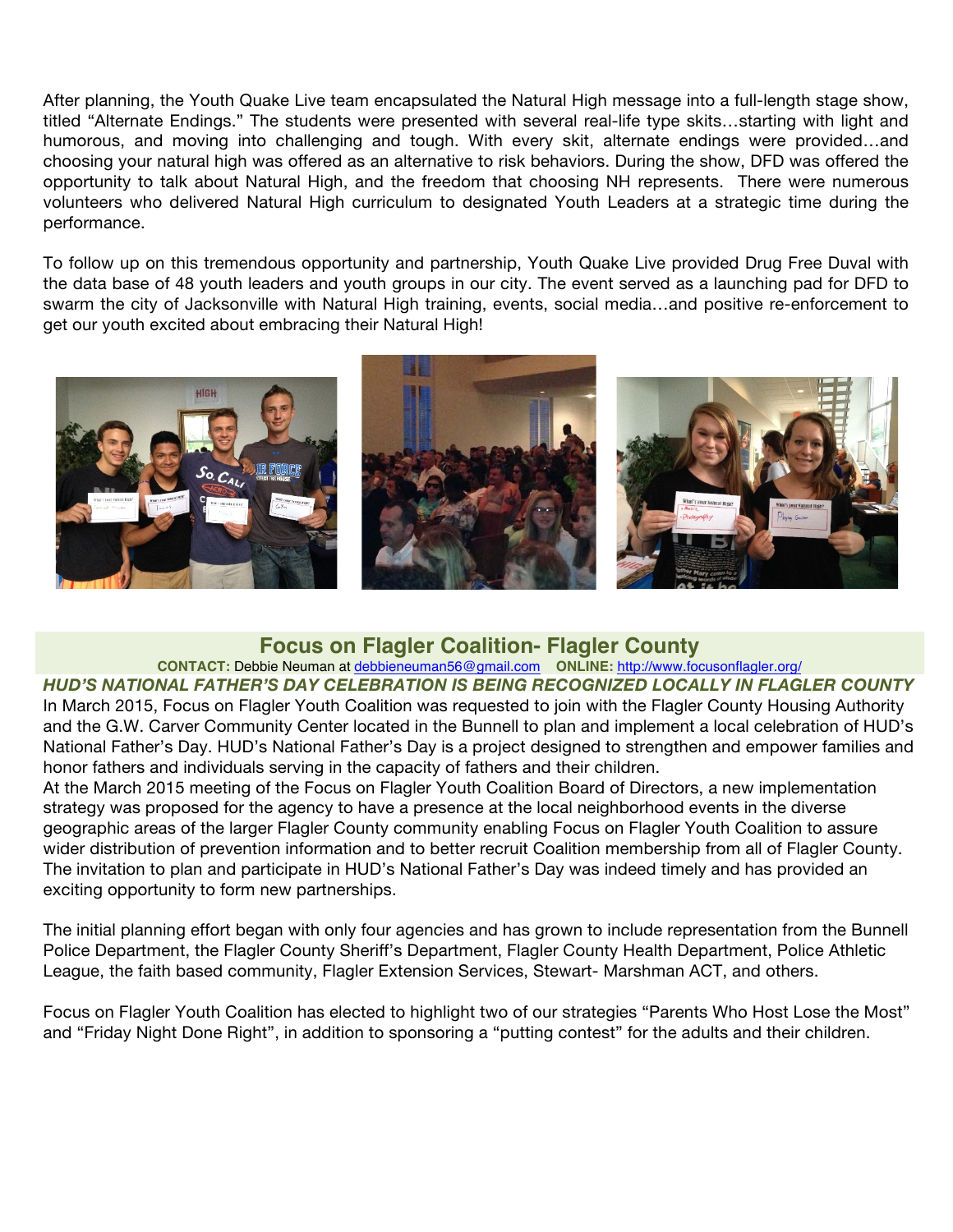#### **Hamilton County Alcohol and other Drug Prevention Coalition- Hamilton County CONTACT:** Grace McDonald, Executive Director at mcdonaldg1@windstream.net

#### *JENNING TOWN HALL MEETING*

The Hamilton County Alcohol and Other Drugs Prevention Coalition held their annual town hall meeting in Jennings FL, to give the community an opportunity to learn about issues in the world of drugs and alcohol abuse, as well as other social issues facing young people today.

Jennings residents attended the meeting which was held at Jennings United Methodist church on March 24th. Grace McDonald, Executive Director of the Coalition welcomed all the guests and explained how the evening would progress. Prayer was led by Mrs. Brenda Carter followed by a Presentation on Drugs and Alcohol by Coalition program coordinator Ms. Emily Lumpkin.

A delicious meal was served which included turkey tetrazzini, tossed salad, yeast rolls, butter, homemade old fashion pound cake, multi-layered chocolate cake and iced tea.

Shortly after everyone was finished with their meals. We began breakout sessions. Which included: **Prescription Drug Abuse and Drug Take Back Day**-Deputy Tim Murphy, Drug Task Force, and Hamilton County Sheriff's Office. **Alcohol /Drug Treatment-**Ms. Karyn Elliott, Meridian Behavioral health. **Juvenile Drug /Crime Issues** Mr. Tom Witt. **Binge Drinking/Marijuana** Sgt. Emily Lumpkin, Program Coordinator. **Counter Marketing Retail Point of Sales Marketing-** Ms. Shauna Adams-Farries, Tobacco Prevention Specialist, Swat Members. **Chronic Diseases Issues-**Ms. Nancy Sult, D.O.N., Hamilton County Health Department. **Domestic Violence**-Mrs. Annise Smith, Another Way. **Teen Pregnancy**-Mrs. Elizabeth Mitchell, School Social Worker. The Participants were able to attend 3 twelve minutes sessions of their choice and ask questions.

The Hamilton County Sheriff's Explorers assisted with this event. By helping with the set-up and clean-up after everything was over.

Underage drinking, marijuana, synthetic marijuana issues were addressed, as well as other issues that are affecting our young people and ultimately our entire population.

Before the evening was over, guest filled out an evaluation form of the program and 10 people got to take home some wonderful door prizes.

The Meeting was a great success and everyone that attended seemed to have gained better knowledge in the sessions they attended and stated how much they enjoyed the event.

#### **Hernando Community Coalition- Hernando County CONTACT:** Tresa Watson, Executive Director at tresa@cenaps.com

**ONLINE:** www.hernandoantidrug.org

#### *FRIDAY NIGHT DONE RIGHT ACTIVE IN HERNANDO COUNTY*

Friday Night Done Right- No Alcohol. No Dope. is booming this summer in Hernando County. The social norming campaign spreads the message most teens do not use alcohol and other drugs to have fun and includes an event component that provides alcohol and drug free activities for your youth in different areas of our community. Here is a glance at our past few months activities, and don't miss the upcoming events at the YMCA!

- April 17, 2015- Springstead High School- Ultimate Frisbee Tournament
- April 17, 2015, Weeki Wachee Food Truck Fiesta
- April 18, 2015-Dodge Ball Tournament
- May 1, 2015- JD Floyd K-8 Color Run-6, 7, and 8 Grade
- May 1, 2015- Fox Chapel Middle School Family Game Night – 30 families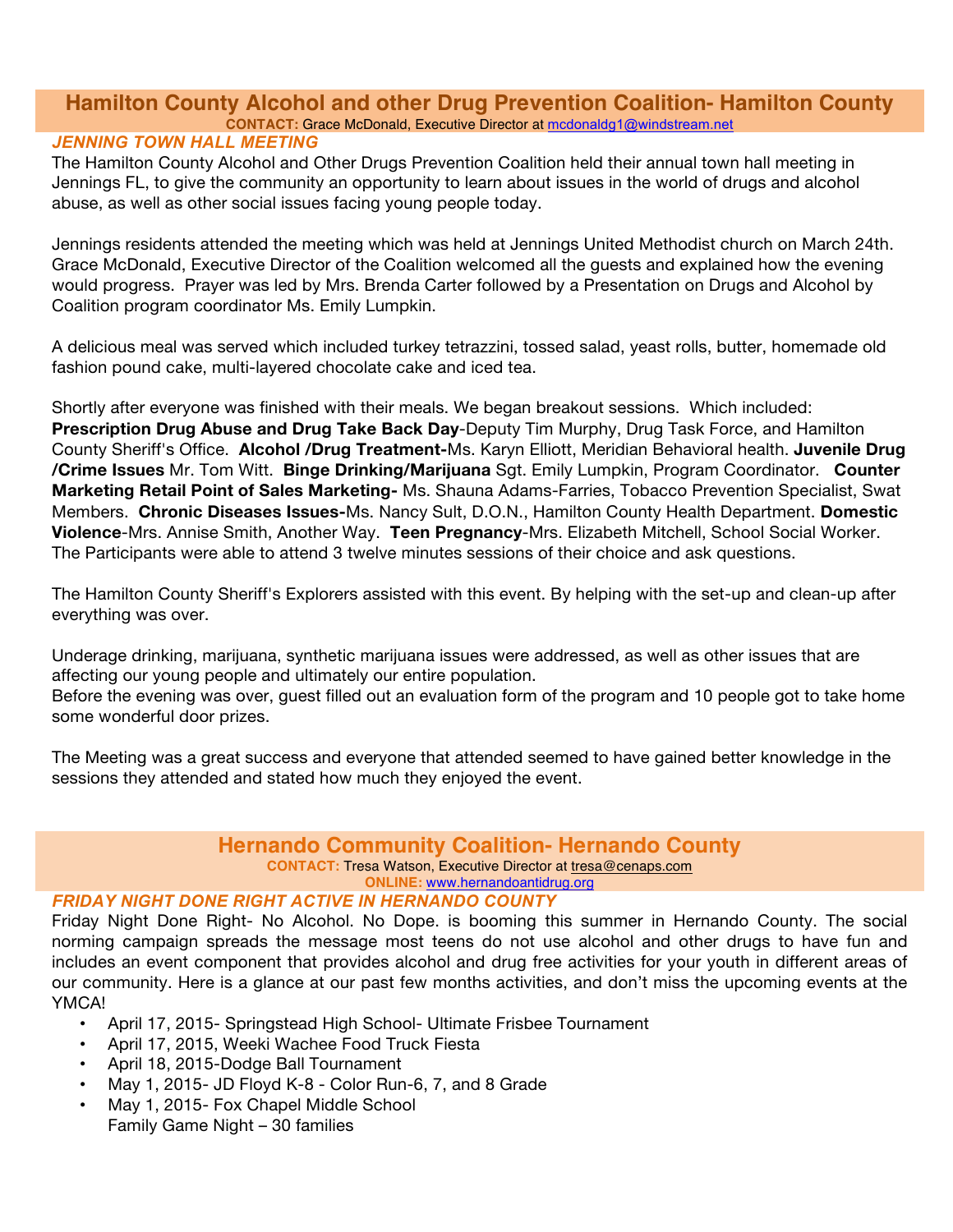- May 15, 2015- Winding Waters K8 FNDR Inflatable Carnival/3000+
- May 15, 2015- Powell Middle School Teachers Vs. Student Basketball Kickball
- June 26, 2015- YMCA- Cornhole Tournament

#### **UPCOMING FRIDAY NIGHT DONE RIGHT EVENTS AT THE YMCA!**

LOCATION: HERNANDO COUNTY YMCA - 1300 Mariner Blvd., Spring Hill CONTACT: ymcasuncoast.org/hernando 352-688-9622



#### WHEN: Friday, July 10, 7 p.m.

Join us for Thursday night fun! If you're at least 16 years old, come on down for this free event, open to the community. For four Thursdays in June and July, it'll be something fun for everyone!

#### July 2: Sand Volleyball (meet on the court)

July 9: Wiffle Ball (meet on the field)

TIME: 6:30 p.m.

Fun and Games for the whole family! Join us for activities including Giant Jenga, basketball shoot out, sand volleyball, kickball, corn hole and so much more!

> WHEN: Thursday, July 16, 6:30 p.m. Meet on the basketball court. COST: FREE and open to the public!





the

**Safe Climate Coalition of Lake County, Inc.- Lake County**

**CONTACT:** Debi MacIntyre, Executive Director at debi@scclake.org **ONLINE:** http://safeclimatecoalition.org/

#### *FRIDAY NIGHT DONE RIGHT IS EXPANDING*

Safe Climate Coalition of Lake County DBA Be Free Lake is excited to share the expansion of the Friday Night Done Right Campaign! For the past 4 years, the Coalition has offered a social norming campaign at Leesburg High School. This past year, the Coalition offered the Friday Night Done Right Campaign. Usually during the summer months, the campaign is discontinued as school is not in session. This summer, the Boys and Girls Club of Lake and Sumter Counties is partnering with the Coalition to offer this campaign in five club locations. This has been a great expansion of the Campaign affecting almost 2000 children. This enhancement has increased the number of posters carrying the message of "no alcohol, no dope" throughout Lake County and reaching all parts of the county! In addition to the posters, each club site will have the opportunity to offer evening events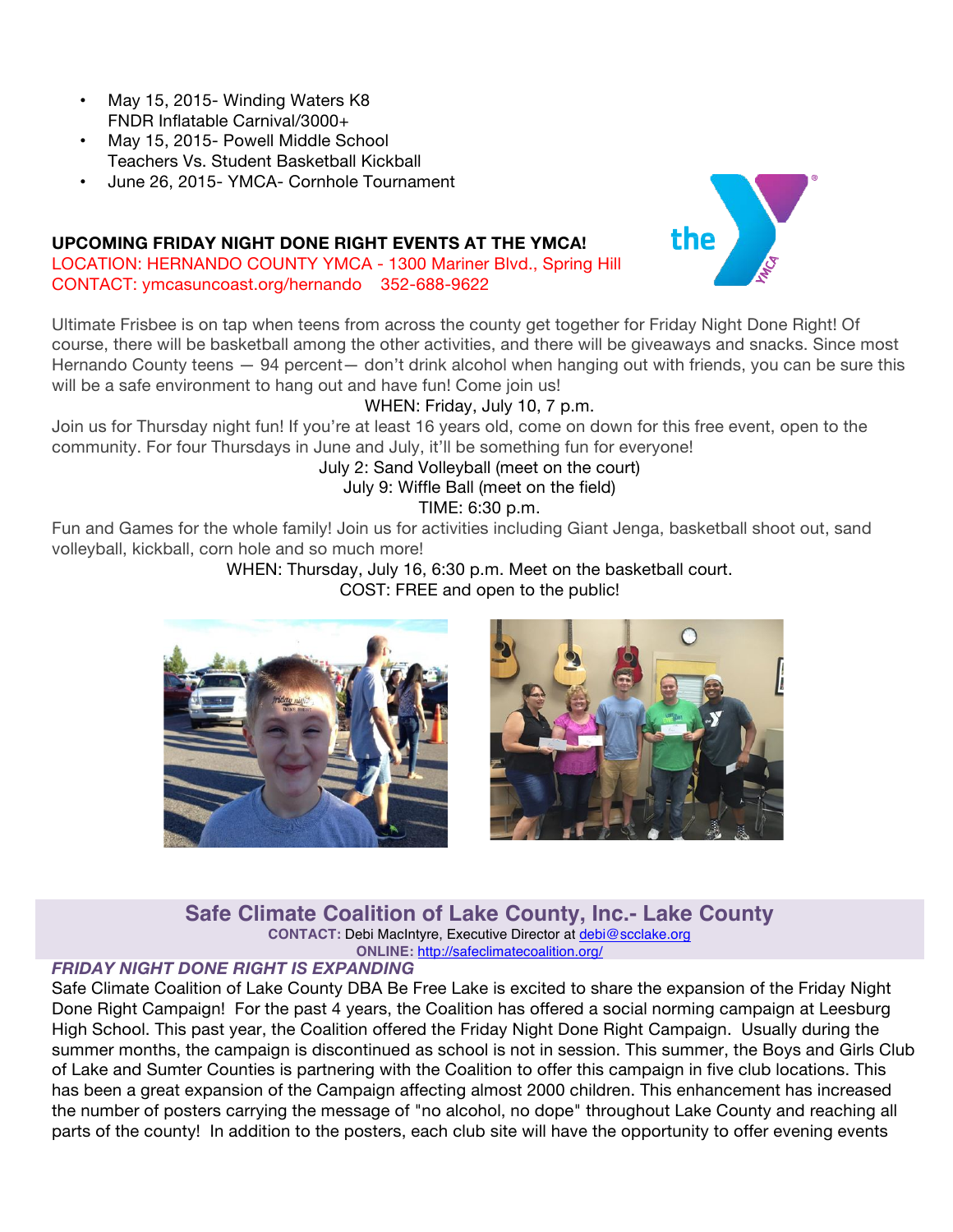that are drug free activities. The campaign focuses on things teens would prefer to do on a Friday Night rather than drink or do drugs. Training was provided to all the Boys and Girls Club site coordinators and operations manager.

The Friday Night Done Right Campaign works to reach teens, parents and residents by reducing underage substance use and perception of peer use. The program benefits the community because youth substance use is strongly linked to delinquent behaviors, poor school performance and safety issues like impaired driving. Youth who drink before age 15 are five times more likely to develop alcohol issues later in life than those who begin drinking at age 21, which all leads to a huge economic impact on county and city resources. The Social Norms approach is a universal, evidenced-based prevention program and has proven results. Social norms are people's beliefs about the attitudes and behaviors that are normal, acceptable or even expected in a particular social environment. In many situations, one's perception of these norms will greatly influence their behavior. Therefore, when people misperceive the norms - when they inaccurately think an attitude or behavior is more (or less) common than is actually the situation – they may choose to engage in behaviors that are in sync with false norms.

# **Levy County Prevention Coalition- Levy County**

**CONTACT:** Jonathan Lewis, Chief Operations Officer at jmlewis@ccofl.net **ONLINE:** http://levypipsa.org/

#### *COALITION UPDATES*

The Levy County Prevention Coalition is proud of its accomplishments during the past fiscal year. Although the Coalition is still growing and building capacity, many objectives and goals were met during the past year. The Coalition, in partnership with the Community Coalition Alliance conducted its first ever Friday Night Done Right event at Bronson Middle/High School, built capacity for rolling out the "Know the Law" curriculum in the upcoming fiscal year, partnered with local law enforcement to conduct compliance checks on local stores, trained over 23 vendors through the Vendor/Merchant training and laid a solid foundation to host its first Town Hall meeting in the new fiscal year. Levy hopes to have great news in the coming months, so stay tuned!



Committed To A Healthy Community

#### **Marion County Children's Alliance- Marion County**

**CONTACT:** Nancy Castillo, Prevention Coordinator at Nancy.castillo@mcchildrensalliance.org **ONLINE:** http://www.mcchildrensalliance.org/

On behalf of the Marion County Children's Alliance and Community Council Against Substance Abuse, we would like to thankTri-Eagle Sales for being a great partner in preventing underage drinking. Tri Eagle agreed to create a customized We ID alcohol sign for our drug coalition and assist with distribution to 600+ retailers they deliver to.

In addition, Tri Eagle has offered the TIPS for On Premise server training program to help your coalition members learn how to exercise a degree of control within a social drinking environment, how to influence aspects of drinking behavior to encourage responsible drinking, and how to confidently intervene in and resolve troublesome situations. This 2-hour session, which addresses acceptable standards of practice for serving alcohol beverages in restaurants and bars, on Monday, August 17, from 12pm-2pm at Tri-Eagle Sales, 1314 SW 17<sup>th</sup> Street, Ocala, FL 34471. If you would like to learn more about the TIPS program, please visit the TIPS website at http://www.gettips.com/.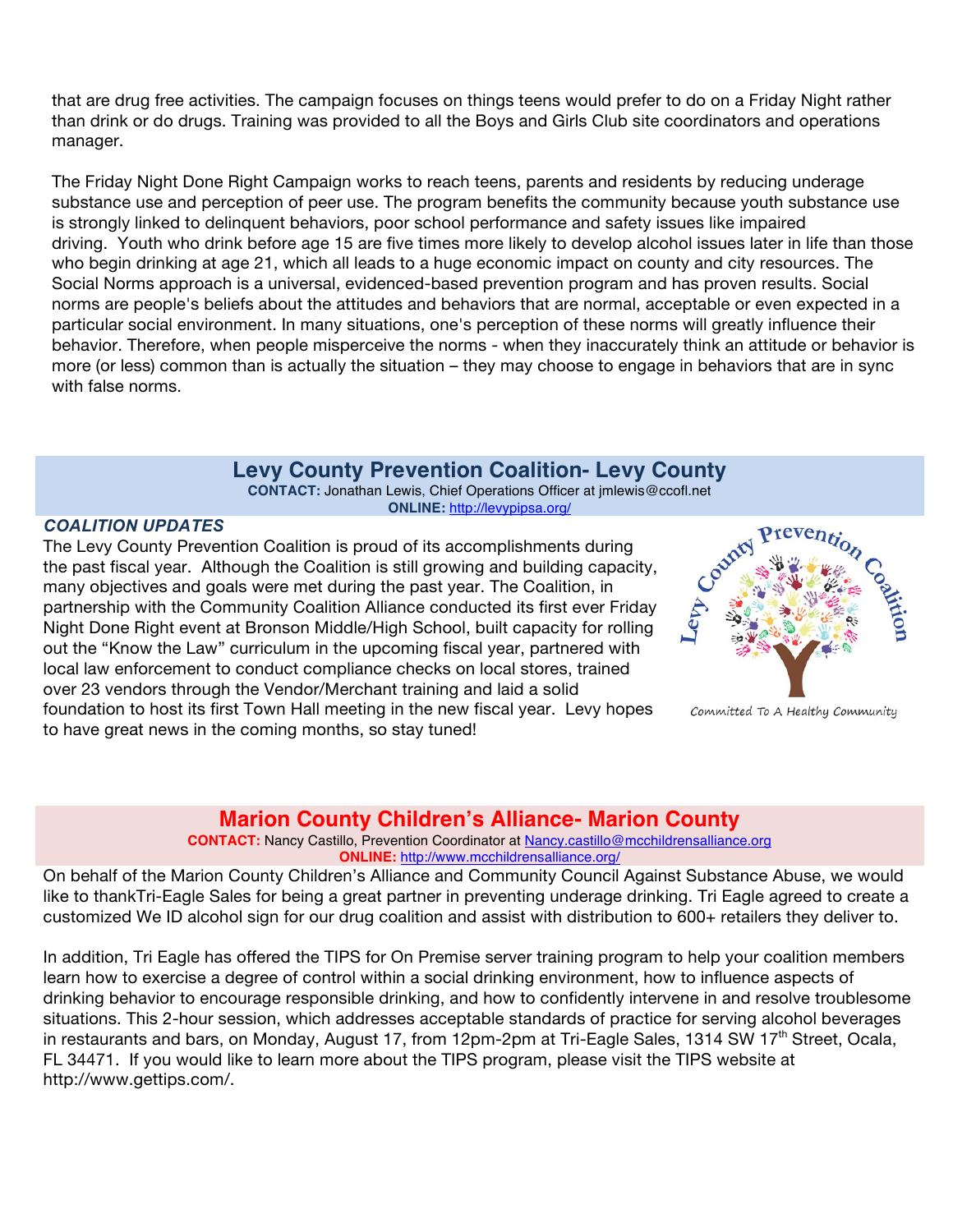# **Nassau Alcohol Crime Drug Abatement Coalition- Nassau County**

**CONTACT:** Susan Woodford, Executive Director at elwoodford@yahoo.com

**ONLINE:** http://nacdac.org/

# *NACDAC AND BEN BYRNS FOUNDATION RAISE AWARENESS- "NATURAL HIGH"*

NACDAC in partnership with the Ben Byrns Foundation has created a new 30 second Public Service Announcement (PSA) around the issue of youth finding their "Natural High". As a community partner the Ben Byrns Foundation utilized our local Teens for Change students and Ben's friends to talk about what they get "high" doing without drugs and alcohol. This PSA is the second of four that will run through 2015 at the new movie theatre in Nassau County before the beginning of every movie. The coalition has been granted permission to collect intercept survey data after the PSA is on screen for 45 days and then again when it ends. The next installments of PSAs will include one for "Parents who Host" and another for educating on dangers of alcohol and drug use. The PSAs are geared to empowering youth, positive messaging and education for everyone in Nassau County.

In February 2012 the Byrns lost their only son to prescription drugs at the age of 20. Their foundation is committed to help educate youth on the harmful effects of prescription drugs and encourage positive lifestyle choices. www.BenByrns.com

Please use this link to view our PSA: https://youtu.be/xeX-e38fhyY (draft w/o credits)

# **Putnam County Anti Drug Coalition- Putnam County**

**CONTACT:** Christopher Glymph, Program Director at cglymph@putnamschools.org **ONLINE:** http://classsites.putnamschools.org/antidrug/Putnam.html

# *KNOW THE LAW*

Putnam County Community Alliance and Anti-Drug Coalition have recruited two more partners to provide Know the Law for local students. Over the last month, the PCCA has been working with the school district to prepare for a Know the Law rollout early in the 2015-2016 school year. However, two programs have signed on to provide Know the Law to middle and high school students over the summer. CDS Behavioral Healthcare, the local Interface shelter, and the Databusters



program with Northeast Florida Community Action Agency have both come to the table asking to provide Know the Law to shelter residents and Databusters participants. These are students that fall into high-risk categories due to socio-economic factors, and the PCCA is proud to have them come aboard.

#### **PACT Prevention Coalition of St. Johns County- St. Johns County CONTACT:** Lynnette Horwath at Lynnette@pactprevention.org **ONLINE:** http://www.pactprevention.org/

#### *PACT's Teens For Change Club at Gamble Rogers Middle School was a major success this school year!* Teaming up with Nancy King, a middle school teacher, PACT was able to collaborate with the WEB (Where Everyone Belongs) leaders and 6th grade students. Just like the club, WEB was new at Gamble Rogers, and was serving as a pilot program for the entire St. Johns County School District. Ms. King is an outstanding teacher and her passion for joining efforts with PACT was central to the success of our combined programs. She is a visionary instructor, who cares deeply that efforts are made for every student to realize their self worth and stretch to attain new goals. It was very rewarding to see how this new middle school mentoring program fit in so well with the Teens for Change Club, which was also in its first year of operation. Enthusiasm, vision, and flexibility led to a great partnership between the new program and the new club!

Since the Teens for Change Club was held during the school day, we were able to manage a rotation that involved getting a large percentage of the 6th grade students involved with at least three club meetings. Teens For Change did projects once a month, focusing on making healthy choices and staying on track to achieve future goals. We took on both national campaigns like Red Ribbon Week and Kick Butts Day, as well as creative lessons on priorities and self- image planned and presented by our own staff coordinator, Bridget Heenan.